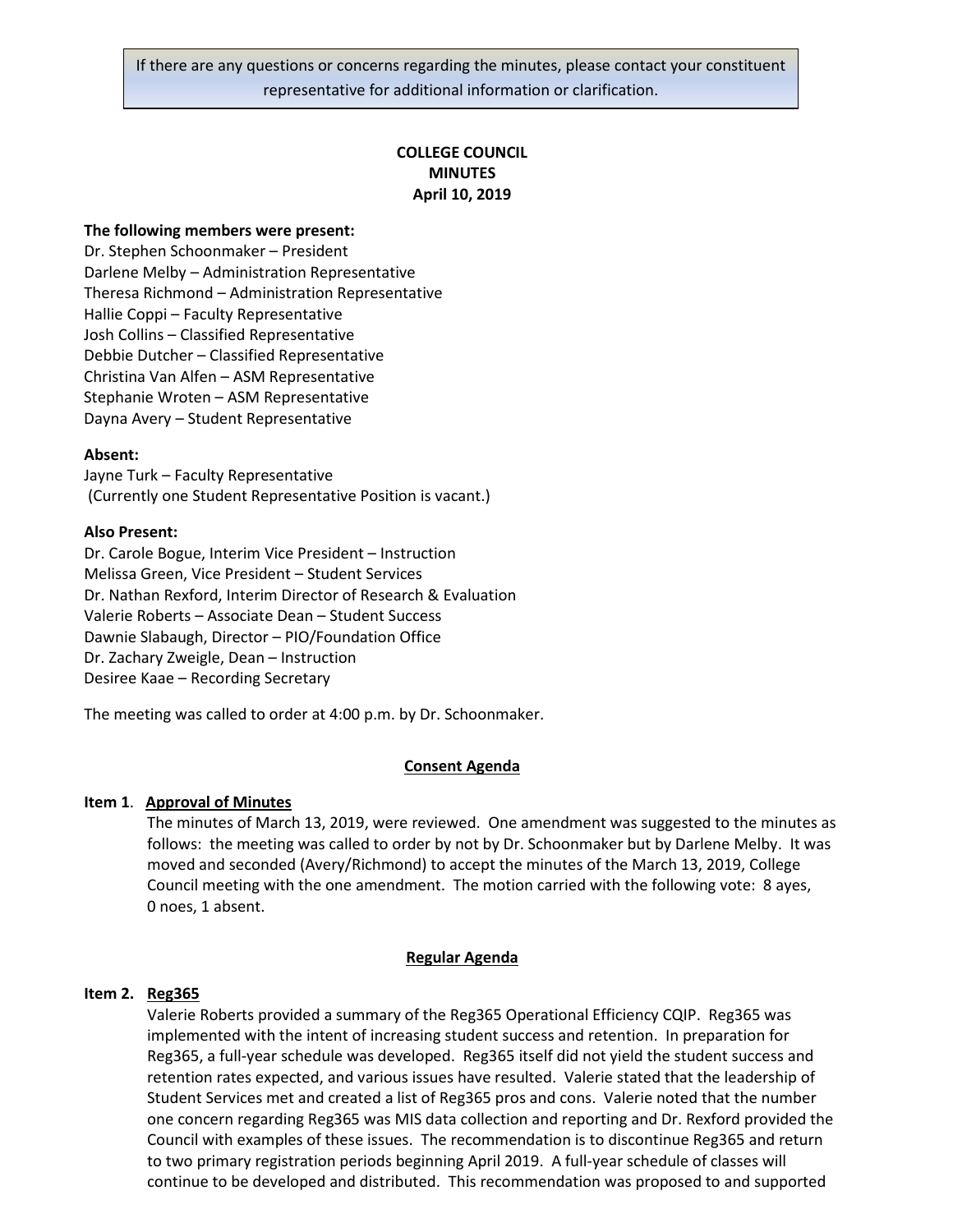## **Item 2. Reg365 (Cont'd)**

by Academic Senate in February. The Office of Instruction, Research and Evaluation, and Student Services also support this recommendation.

It was moved and seconded (Collins/Dutcher) to banish Reg365 effectively immediately. The motion carried with the following vote: 8 ayes, 0 noes, 1 absent.

## **Item 3. Standing Committee Annual Reports and Internal Evaluation**

On Page 2 of Administrative Procedure 3250 (Institutional Planning and Evaluation), it states that in May of the academic year, each of the six participatory governance councils will review and evaluates its work. It was decided to change the name of the Annual Report to Annual Report and Evaluation. The Council also decided that a survey should be developed and emailed to each member of the six participatory governance councils. The questions for this survey will include the following:

- 1. In your opinion, what were the committee's major accomplishments and/or achievements?
- 2. What do you consider to be the committee's major obstacles or problems?
- 3. What are your recommendations for improving the committee's processes or efficiencies?
- 4. In your opinion, were the committee's goals and institutional goals met?
- 5. What do you believe should be the committee's goals for the coming year?

As has been done in previous years, a survey will be sent to all employees for them to evaluate whether the information received at the six participatory governance councils is being shared to their constituent groups by their appointed committee representative.

At the next meeting on April 24, the Council will review the completed top portion of this form. Then, at the May 8 meeting, the Council will review the feedback received from the two surveys.

### **Item 4. Review of the Institutional Master Plan – First Draft**

The current draft of the Institutional Master Plan (IMP) is the result of the work that began last August and continued at the December Planning Day. This document is based on Grossmont College's Institutional Master Plan. Darlene reported that the "Z drive" contains a folder entitled, "Institutional Master Plan." The campus community has been invited to read this document and provide input via a webform. This webform will be available next week under mySiskiyous. Instructions on how to access this webform will be emailed to the campus community next week as well. The IMP will also need to be reviewed by the Academic Senate, ASM Senate, Classified Senate, and the Associated Student Body. Darlene will check with IPB to see if they are willing to hold a meeting on Friday, May 10, to review the IMP. The IMP will be reviewed by the Board at their June 4 meeting.

### **Item 5. Recommended Review of Board Policies**

Board Policies 4240 and 4260 were reviewed.

It was moved and seconded (Collins/Wroten) to recommend acceptance of Board Policies 4240 and 4260. The motion carried with the following vote: 8 ayes, 0 noes, 1 absent.

### **Item 6. Recommended Review of Revised Board Policies**

Board Policies 3520, 3750, 3900, 4020, and 4030 were reviewed.

The revisions listed below were suggested for BP 4020:

- The last paragraph on the first page which continues to the top of second page, make the following revisions:
	- o Change "(ADTs)" to "(ADT)"